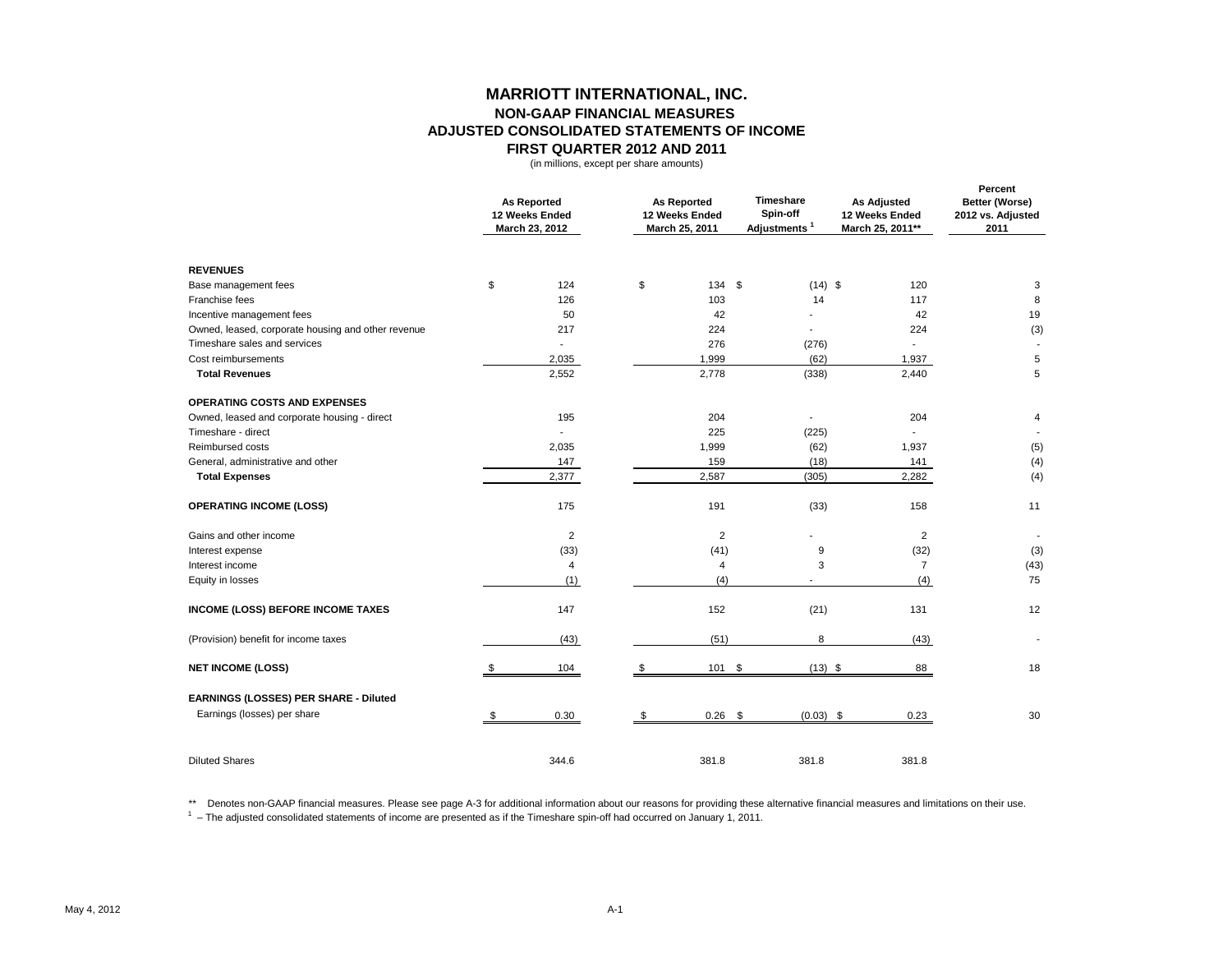## **MARRIOTT INTERNATIONAL, INC. NON-GAAP FINANCIAL MEASURES ADJUSTED CONSOLIDATED STATEMENT OF INCOME FULL YEAR 2011**

(in millions, except per share amounts)

|                                                                 | <b>As Reported</b><br>52 Weeks Ended<br>December 30, 2011 |        | Timeshare<br>Spin-off<br>Adjustments <sup>1</sup> |                | <b>Other Charges</b> |     | <b>As Adjusted</b><br>52 Weeks Ended<br>December 30, 2011 ** |  |
|-----------------------------------------------------------------|-----------------------------------------------------------|--------|---------------------------------------------------|----------------|----------------------|-----|--------------------------------------------------------------|--|
| <b>REVENUES</b>                                                 |                                                           |        |                                                   |                |                      |     |                                                              |  |
| Base management fees                                            | \$                                                        | 602 \$ |                                                   | $(56)$ \$      |                      | \$  | 546                                                          |  |
| Franchise fees                                                  |                                                           | 506    |                                                   | 60             |                      |     | 566                                                          |  |
| Incentive management fees                                       |                                                           | 195    |                                                   |                |                      |     | 195                                                          |  |
| Owned, leased, corporate housing and other revenue <sup>1</sup> |                                                           | 1,083  |                                                   | $\overline{a}$ |                      |     | 1,083                                                        |  |
| Timeshare sales and services <sup>2</sup>                       |                                                           | 1,088  |                                                   | (1,088)        |                      |     |                                                              |  |
| Cost reimbursements <sup>3</sup>                                |                                                           | 8,843  |                                                   | (268)          |                      |     | 8,575                                                        |  |
| <b>Total Revenues</b>                                           |                                                           | 12,317 |                                                   | (1, 352)       |                      |     | 10,965                                                       |  |
| <b>OPERATING COSTS AND EXPENSES</b>                             |                                                           |        |                                                   |                |                      |     |                                                              |  |
| Owned, leased and corporate housing - direct <sup>4</sup>       |                                                           | 943    |                                                   |                |                      |     | 943                                                          |  |
| Timeshare - direct                                              |                                                           | 929    |                                                   | (929)          |                      |     |                                                              |  |
| Timeshare strategy - impairment charges <sup>5</sup>            |                                                           | 324    |                                                   | (324)          |                      |     |                                                              |  |
| Reimbursed costs                                                |                                                           | 8,843  |                                                   | (268)          |                      |     | 8,575                                                        |  |
| General, administrative and other <sup>6</sup>                  |                                                           | 752    |                                                   | (99)           | (10)                 |     | 643                                                          |  |
| <b>Total Expenses</b>                                           |                                                           | 11,791 |                                                   | (1,620)        | (10)                 |     | 10,161                                                       |  |
| <b>OPERATING INCOME (LOSS)</b>                                  |                                                           | 526    |                                                   | 268            | 10                   |     | 804                                                          |  |
| (Losses) gains and other income <sup>7</sup>                    |                                                           | (7)    |                                                   | (3)            | 18                   |     | 8                                                            |  |
| Interest expense                                                |                                                           | (164)  |                                                   | 29             |                      |     | (135)                                                        |  |
| Interest income                                                 |                                                           | 14     |                                                   | 10             |                      |     | 24                                                           |  |
| Equity in losses <sup>8</sup>                                   |                                                           | (13)   |                                                   | (4)            |                      |     | (17)                                                         |  |
| <b>INCOME (LOSS) BEFORE INCOME TAXES</b>                        |                                                           | 356    |                                                   | 300            | 28                   |     | 684                                                          |  |
| (Provision) benefit for income taxes                            |                                                           | (158)  |                                                   | (40)           | (11)                 |     | (209)                                                        |  |
| <b>NET INCOME (LOSS)</b>                                        | \$                                                        | 198    | \$                                                | 260            | \$                   | 17S | 475                                                          |  |
| EARNINGS (LOSSES) PER SHARE - Diluted                           |                                                           |        |                                                   |                |                      |     |                                                              |  |
| Earnings (losses) per share 9                                   | \$                                                        | 0.55   | \$                                                | 0.72           | \$<br>0.05           | \$  | 1.31                                                         |  |
| <b>Diluted Shares</b>                                           |                                                           | 362.3  |                                                   | 362.3          | 362.3                |     | 362.3                                                        |  |

\*\* Denotes non-GAAP financial measures. Please see page A-3 for additional information about our reasons for providing these alternative financial measures and limitations on their use.

 $1 -$  The adjusted consolidated statements of income are presented as if the Timeshare spin-off had occurred on January 1, 2011.